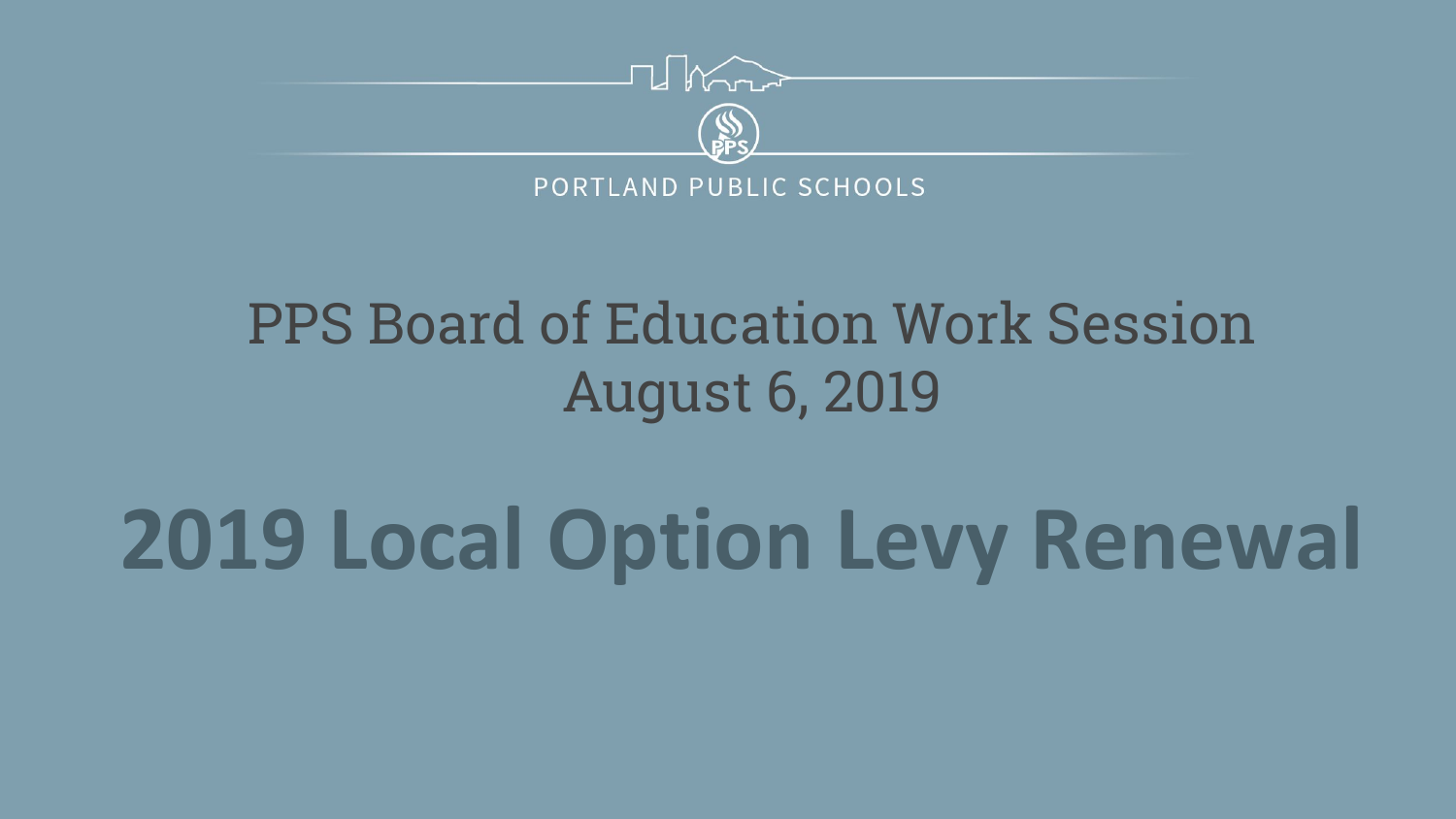

#### **History and Background**

- Passed by 70% of voters in November 2014
- Rate: \$1.99 per \$1,000 of assessed property value
- Estimated to generate \$100 million for 2020-21 and grow to \$112 million in 2024-25
- Intended to support a minimum of 640 teaching positions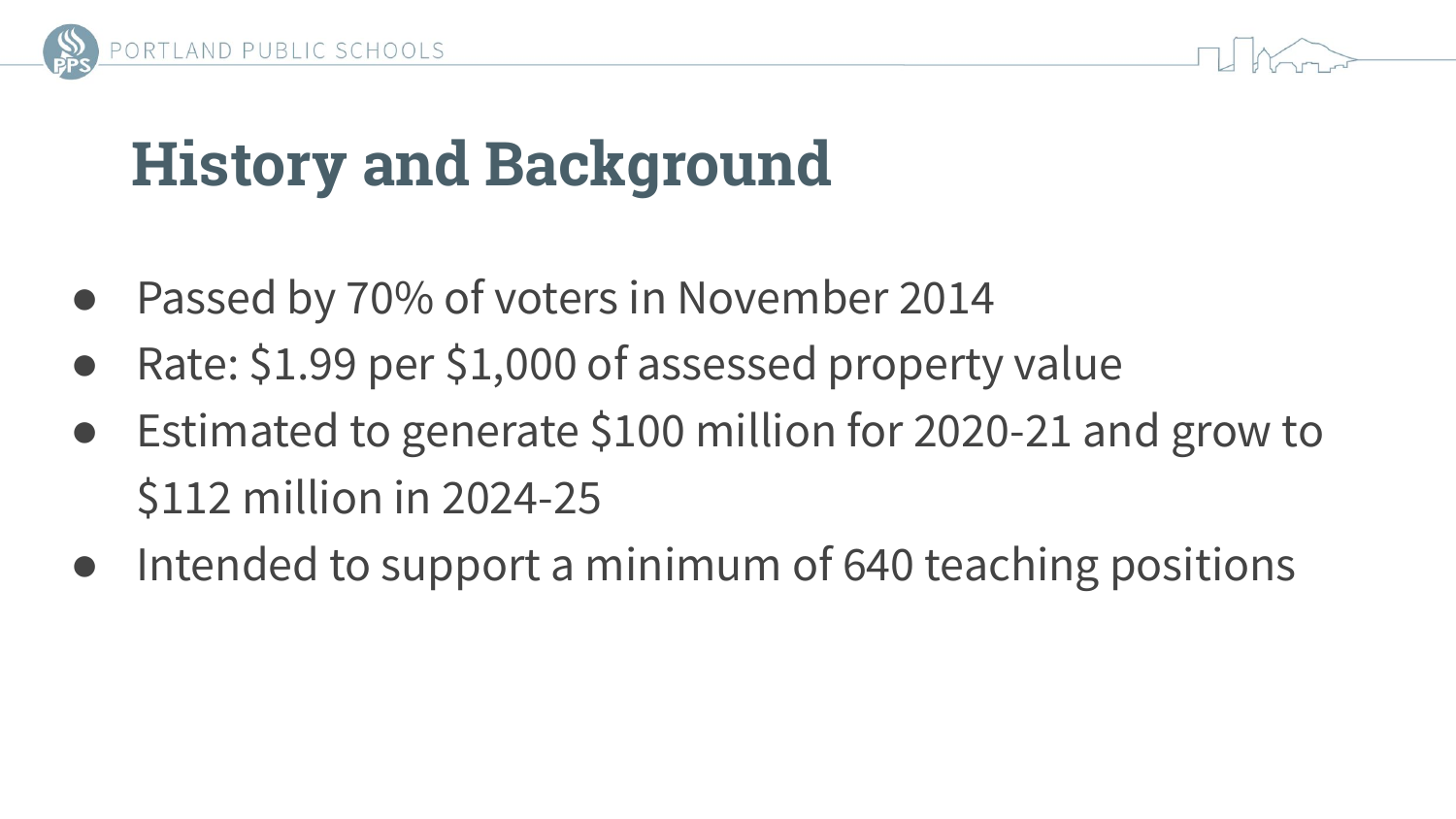



# **Collections and Certified Positions Funded**

- 2015-16:  $$76.6$  Million = 757 teaching positions
- 2016-17:  $$84.1$  Million = 827 teaching positions
- 2017-18:  $$89.7$  Million = 790 teaching positions
- 2018-19:  $$93.3$  Million = 870 teaching positions

Local option levy supports approximately 30% of teaching positions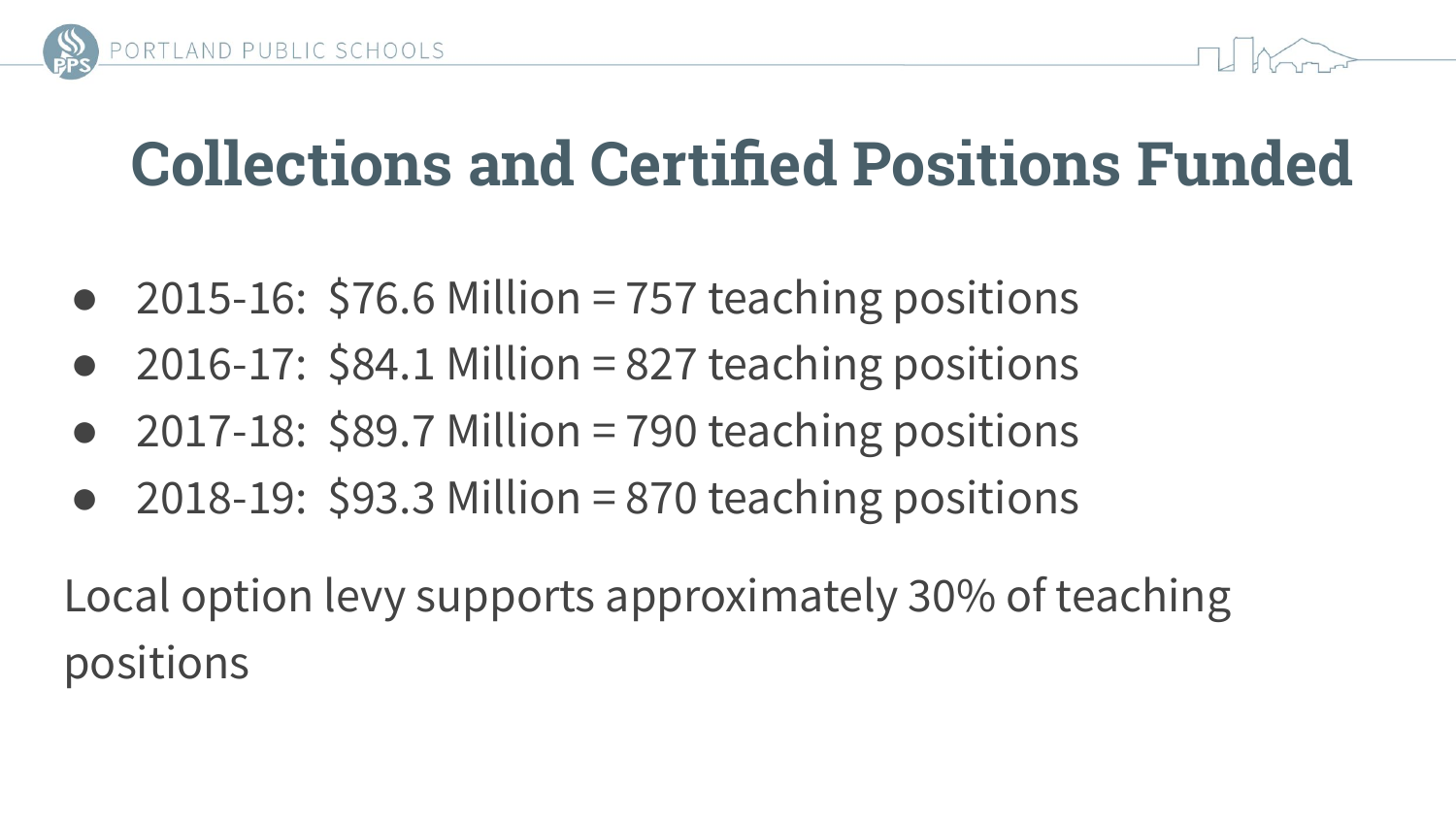



## **Collections and Positions to be Funded**

Projections for 2019-20:

\$96.1 Million to fund an estimated 800 teaching positions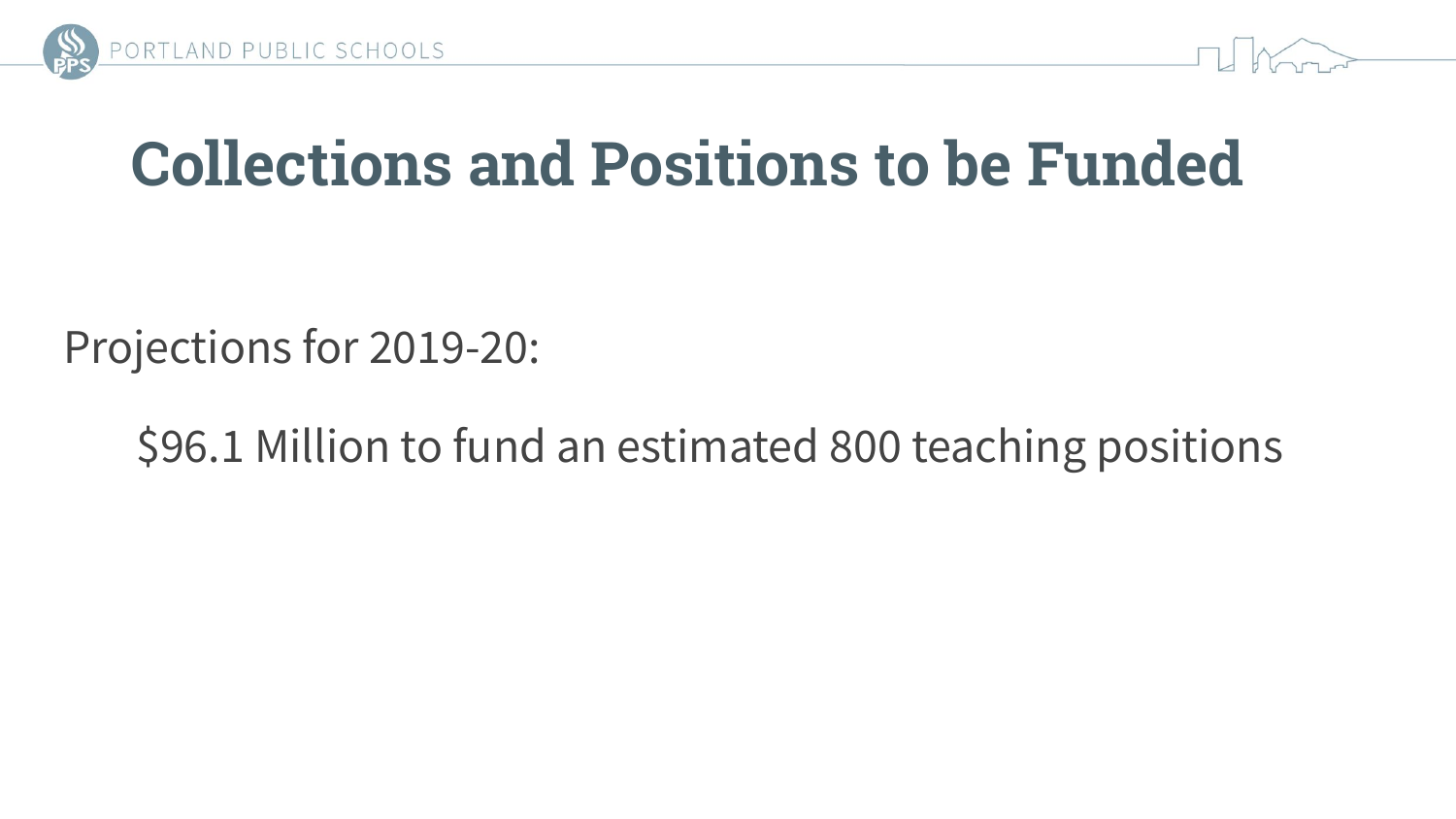



# **Staff Recommendation**

Refer local option levy to voters at the current rate (\$1.99/\$1,000 assessed value) for another 5 year term

- Ensures collections remain below state threshold
- Preserves PPS' allocation of State School Fund revenues
- Sustains the equitable staffing model for schools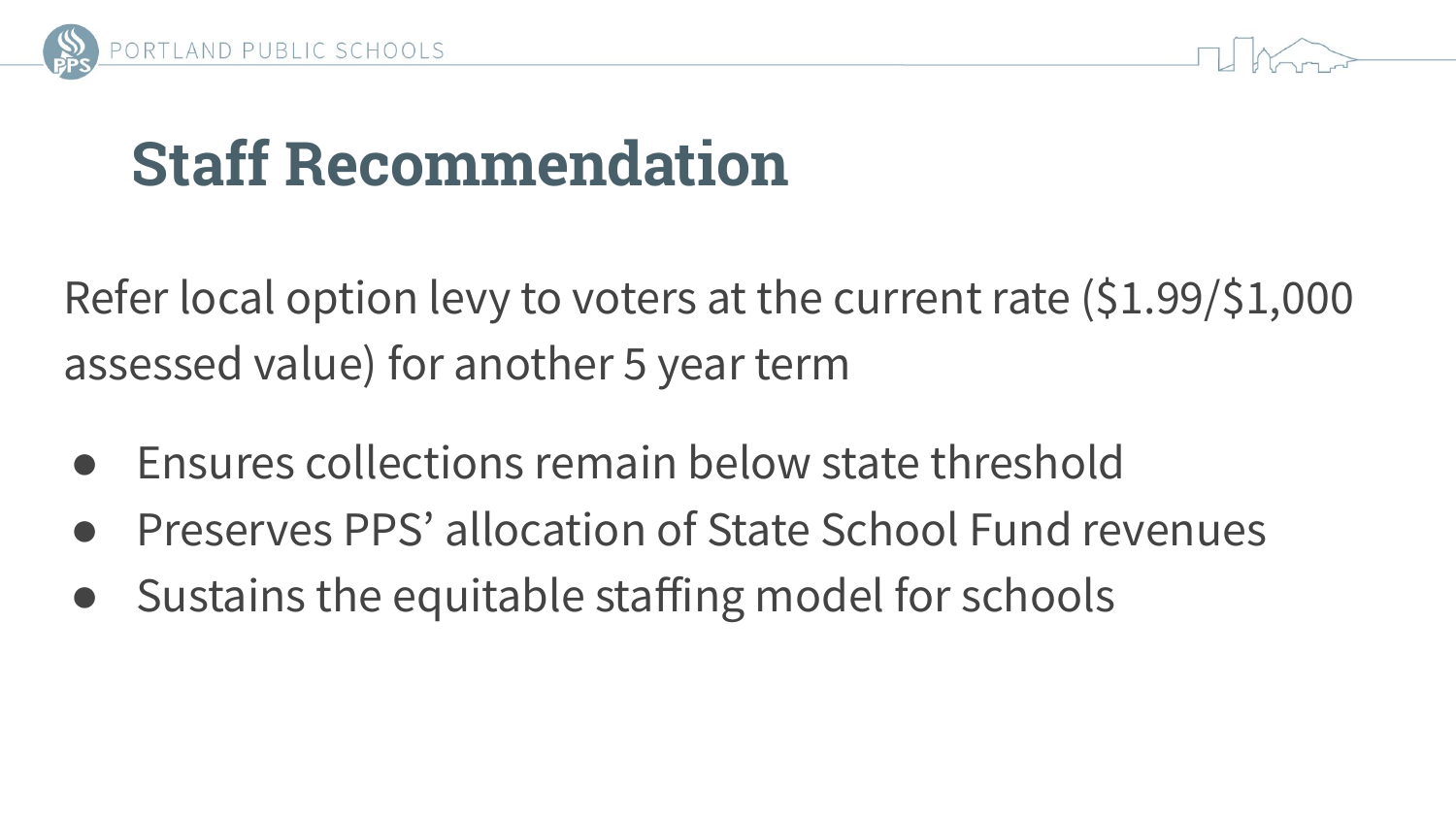



# **Staff Recommendation**

Ask voters:

Shall district maintain teaching positions and educational programs, renew existing levy of one dollar and ninety nine cents per thousand dollars of assessed value?